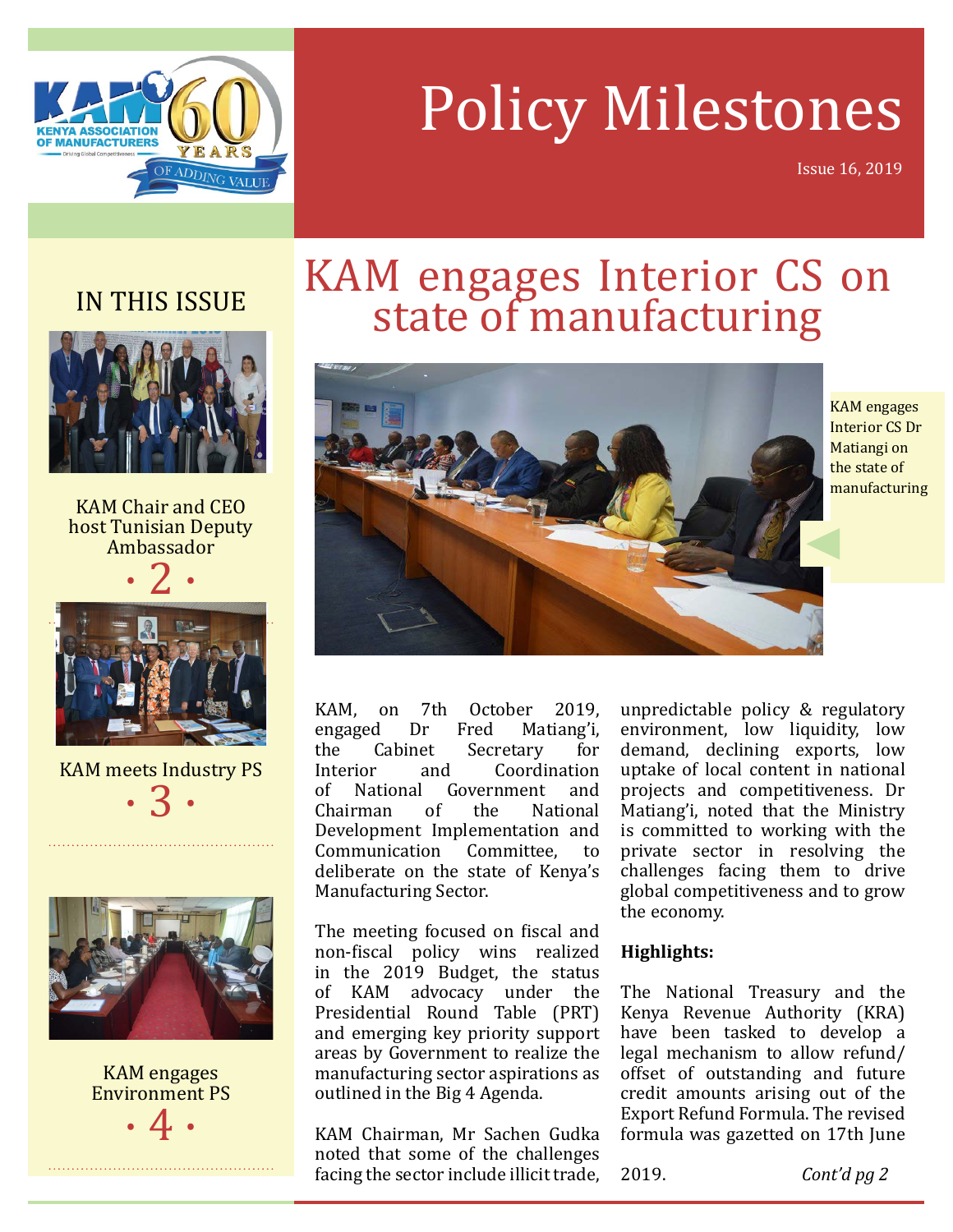#### **KAM hOSTS DEPUTY AMBASSaDOR TO TUNISIA**

KAM led by Chair Mr Sachen Gudka and CEO Ms Phyllis Wakiaga hosted a delegation from the Tunisian Embassy led by the Deputy Ambassador, Mohamed Salim Hafsi.

The meeting focused on possible areas of<br>partnership between partnership between<br>Kenvan and Tunisian Kenyan and Tunisian manufacturers<br>the pharm pharmaceutical,<br>and apparels, textiles and<br>food t processing sectors, and Small and<br>Medium Enterprises Medium Enterprises<br>(SME) growth. growth.

Speaking during the<br>meeting. KAM Chair meeting, KAM Chair<br>Sachen Gudka noted Sachen Gudka noted<br>that Tunisia has a that Tunisia thriving manufacturing sector, and has immense<br>opportunities for opportunities<br>local mar manufacturers.

*"We look forward to partnering with Tunisia, to grow our market share in the region as we work towards achieving a 15% contribution to the GDP as envisioned in the Big Four Agenda,* " said Mr Gudka.

The Deputy Ambassador expressed his optimism<br>on the partnership. partnership.

"*This partnership will grow both our countries' economies and lead to job and wealth creation for our citizens,* "said Mr Hafsi.



## KAM engages Interior CS on<br>state of manufacturing

#### *Cont'd from Page 1*

- KRA has refunded Kshs 5.5B outstanding VAT amounts to the private sector. Ksh. 25B is outstanding from Export Refund Formula and another Ksh. 100 Billion from WHVAT. Due to the gravity of the  $\bullet$ situation, KRA has committed to meet KAM to discuss the matter and chart a way forward.
- With the help of Private Sector, the Government has developed a list of 271 products for exclusively local sourcing. The list is at Cabinet level for fine tuning and approval.
- Government has also directed<br>that all expiring Power expiring Purchasing Agreements (PPAs) to be renegotiated to promote their effectiveness in driving down the cost of electricity for manufacturers.
- The Government hosted a Regulatory Conference on 14th October 2019 at the KICC to address the regulatory overreach by the regulatory agencies. County Governments will also participate.
- Additionally, the Government will convene a Public-Private Sector Conference on 24th October 2019 to discuss ways in which the government will promote the private sector for economic growth and prosperity.
- Institutions represented in the meeting include The<br>Presidency, the National Presidency, Treasury, Ministry of Industry,<br>Trade and Cooperatives, Cooperatives, Ministry of Foreign Affairs,<br>Presidential Delivery Unit Presidential (PDU), and KRA.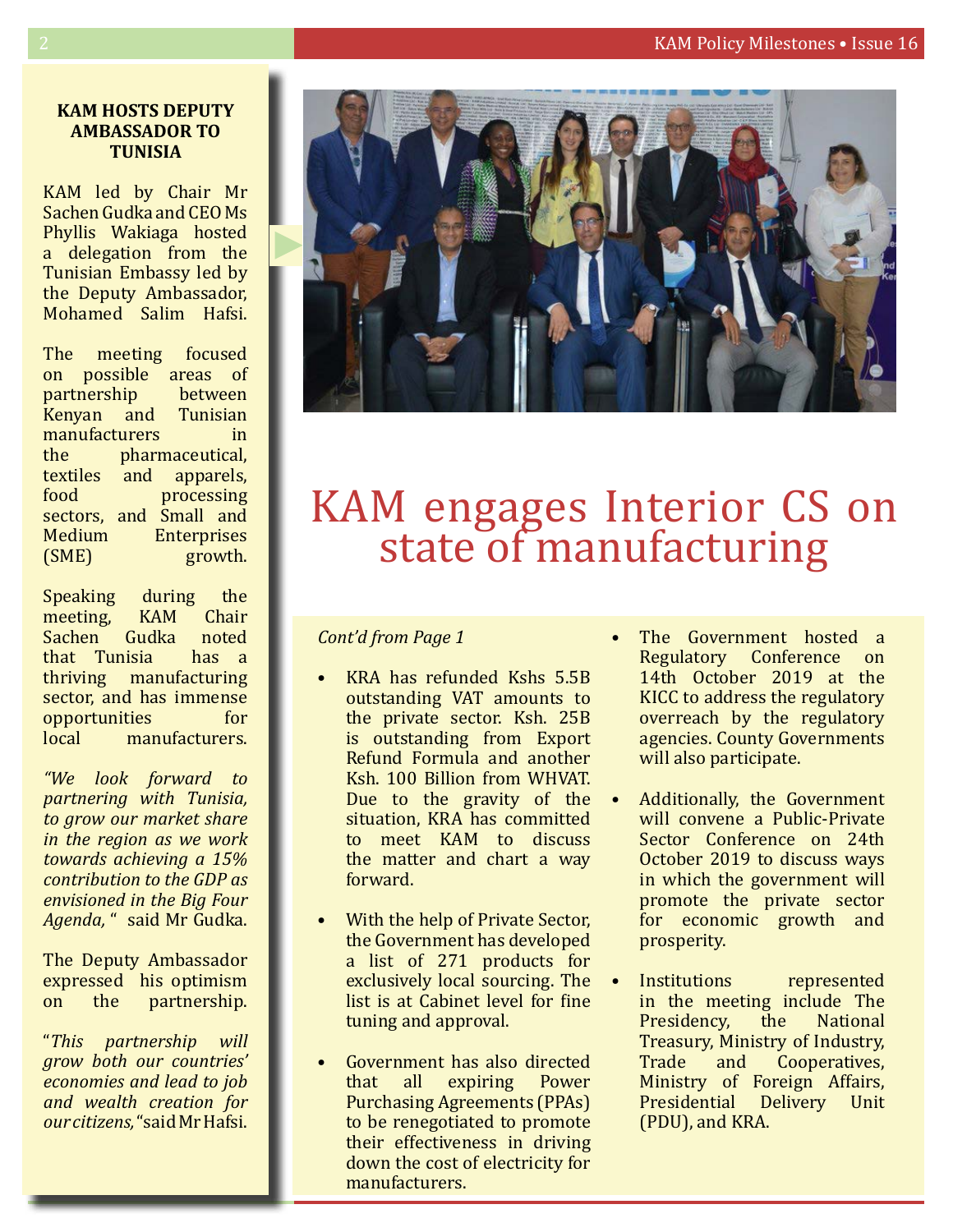### KAM engages new Industry PS on the state<br>of manufacturing in Kenya



KAM engaged the new Industry Principal Secretary, Dr Francis Owino to discuss progress made on matters industry to appraise him on industry concerns and progress made on the same.

KAM Chair, Sachen Gudka, noted that the Manufacturing Sector's contribution to the GDP is declining, against a target of 15% in line with the aspirations of the manufacturing pillar under the Big Four Agenda. To promote the growth of the sector, The Association has been working hand in hand with the Ministry of Industry, Trade and Cooperatives to address priority areas that will see the Sector's contribution grow to a double-digit in the short and medium-term.

Some of the issues discussed include:

• Promoting a level playing field through expediting finalisation of regulations under the Public Procurement and Disposal Act to address payment issues and late payment penalties and the provision on preference for local goods.

- Promoting local and international markets access through the resolution of trade and non-trade barriers, following up on adherence to the executive order on procurement of public goods, introducing a local certificate of origin for authenticity, finalisation of the EAC CET review, NTB Act amendments and conclusion of TFTA and AfCFTA.
- Promoting SMEs through investing in product and innovation centres, integrating incubation centres with common user facilities, introducing import substitution strategies and development and implementation of an SMEs subcontracting policy.

The PS pledged his support to grow the manufacturing sector towards achieving the Big Four Agenda. He noted that the government is doing a lot to ensure all stakeholders are on track on matters industry.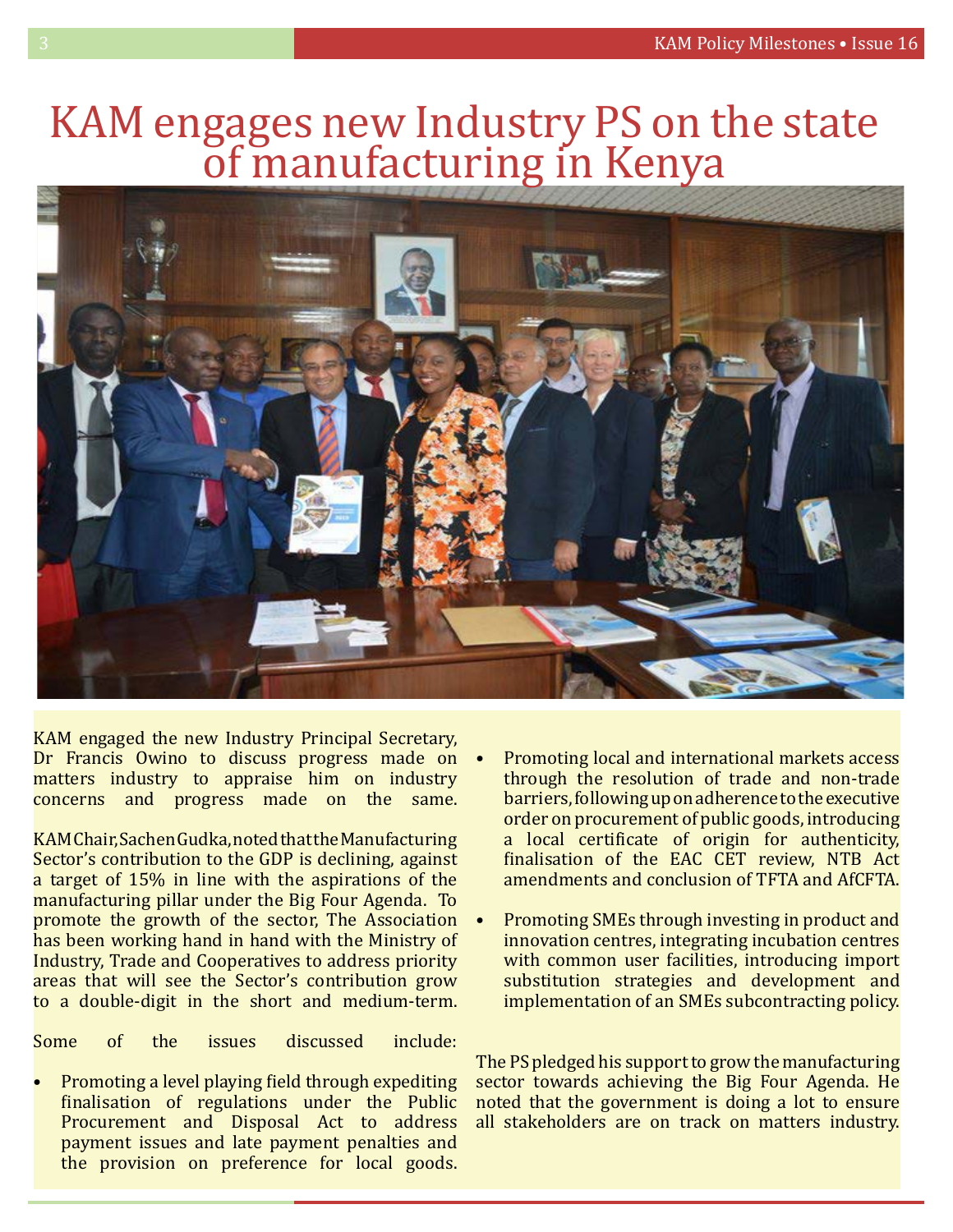#### KAM Timber and Plastic Sector engage the new Environment PS

On 9th October 2019, KAM Plastics and Timber sectors engaged the Principal Secretary for Environment and Forestry, Ms Betty Maina, on Environmental Sustainability Management in the manufacturing sector.

KAM Vice-Chair and PET Sub Sector Chair, Mr Mucai Kunyiha noted that businesses cannot avoid environmental issues, waste management being one of them. PS Betty Maina noted that the Ministry is working towards bringing on board other relevant stakeholders to promote waste management in the country.

#### **Highlights from the plastic sector include:**

- Re-convening the Plastic Technical<br>Committee between KAM the Ministry of Committee between KAM, the Environment and Forestry, and the National Environment Management Authority (NEMA).
- Operationalizing the fiscal incentive on recycling upon the ascent of the Finance Bill 2019.
- Bringing on board the Council of<br>Governors to discuss the investment in he investment in<br>the county level. waste management at

*Outcomes from the Plastic Sector include:*  The Ministry was urged to form one multidisciplinary • committee with representatives from the private sector for both PET and other plastic fractions.

- The Ministry to engage the private sector on the ban of single-use plastics in protected areas ahead of its implementation in June 2020.
- The Ministry was asked to convene a meeting with the Council of Governors to discuss waste management issues and also engage the Private Sector on the development of plastic waste management in schools' curriculum.
- KAM requested the Ministry to give<br>recommendations and feedback on the recommendations monthly Framework Of Cooperation (FOC) reports delivered by KAM and PETCO Kenya.

#### **Timber Sector Highlights**

- With regard to the Timber Sector, the meeting ocused on the following:
- The significant role played by different players n the timber value chain in realizing the

aspirations of the Affordable Housing and Manufacturing Pillars under the Big 4 Agenda.

- The role of a sustainable forestry sector as an important factor to the coexistence of many downstream industries, which rely fully on forestry. Additionally, other sector players depend on wood waste/pellets and briquettes as a source of energy for their manufacturing plants.
- The challenges facing the timber and furniture sector since the moratorium on logging came into effect, especially with regards to sourcing main raw materials and the impact of the same to the society at large.
- KAM Trade and Tax Committee Vice-Chair and Timber Sector Chairman, Mr Hitesh Mediretta noted that the involvement/engagement of the sector in various government forest sustainability initiatives geared towards forest cover recovery is critical.

#### *Outcomes form the Timber Sector include:*

- KAM requested for more sector involvement and engagement in various government forest<br>sustainability initiatives geared towards sustainability forest cover recovery through the Ministry.
- KAM requested the Ministry of Environment and Forestry to co-opt the Timber and Furniture Sector to the 4 Multidisciplinary Technical Committees established by the Ministry to implement the national strategy of realizing 10% forest cover under the Forestry Acceleration Plans.
- The Ministry is willing to work with<br>KAM on new and proposed strategies KAM on new and proposed strategies<br>and initiatives towards preservation and preservation expansion of existing forest cover in Kenya.
- The Ministry is embarking on reviewing the current policy and legislative framework on forests in Kenya and welcomes proposed<br>amendments to the same from KAM. amendments to
- The Ministry shall involve KAM in the ongoing benchmarking exercise with South Africa's Gutsby Group on the development of a policy framework for commercial forests.
- The Ministry shall share Terms of Reference (ToRs) for the development of the policy framework with KAM.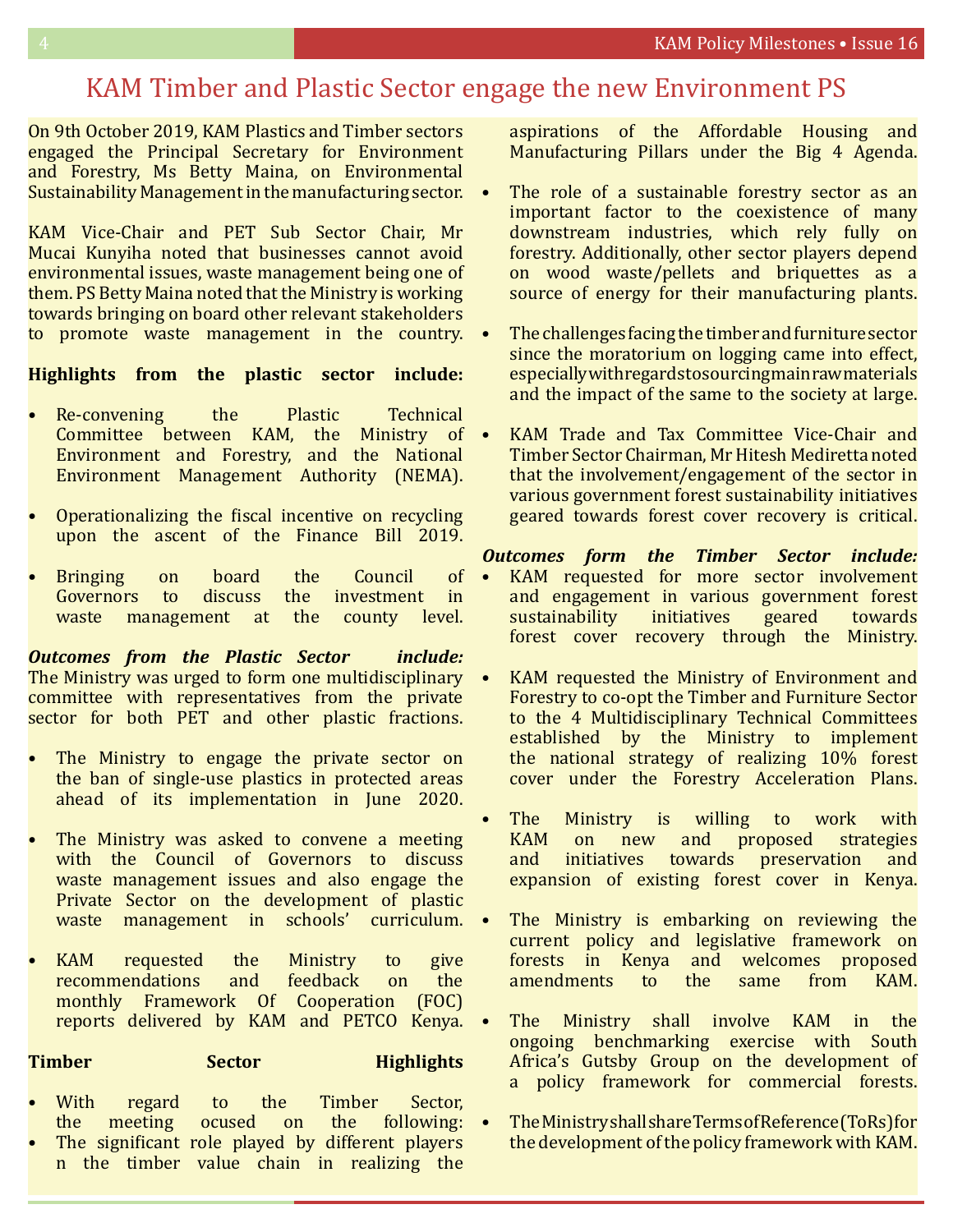### KAM engages KRA Commissioner for<br>Domestic Taxes



KAM, led by CEO Ms Phyllis Wakiaga and Trade and Tax Committee Chair Mr Bharat Shah engages KRA Commissioner for Domestic Taxes Ms Elizabeth Meyo to discuss Export Refund Formula, Withholding VAT (WHVAT), VAT credit amounts arising from the refund formula and WHVAT, Plastic recycling, Excisable Goods Management System (EGMS), Regulatory overreach by KRA, Internal process delays on tax ledgers and Taxation of excisable products.

KAM engaged the Kenya Revenue Authority (KRA) Commissioner for Domestic Taxes, Ms Elizabeth Meyo on Monday, 15th October 2019,<br>to discuss tax policy issues which include: discuss tax policy issues which include:

**Export Refund Formula:** KAM urged KRA to develop a legal mechanism to allow refund/offset of outstanding and future credit amounts. KRA noted that there is no legal mechanism to allow refunds for past credit amounts and urged KAM to prepare a technical report which they shall jointly present to The National Treasury.

**Withholding VAT (WHVAT):** KAM proposed the implementation of 2% WHVAT through the assent of the Finance Bill 2019. KRA indicated that a Module to allow claims for refunds/offset via iTax will be ready by the end of October 2019. KRA will issue a public notice so that Members can begin making applications.

**VAT credit amounts arising from the refund formula and WHVAT:** KAM proposed that KRA expedites the conclusion of the validation exercise, budgetary allocation and clearance of all tax refunds and bills in the next 3 - 6 months. KRA shall undertake a full audit of outstanding figures to obtain precise figures owed to manufacturers. Depending on the figures, the National Treasury will allocate funds for refunds/offset or issue a discountable bond at a commercial bank, which can also be held at a predetermined period of time and rate of interest.

**users of industrial kerosene:** KAM urged KRA to expedite excise tax refund and anti-adulteration levy mechanisms for kerosene for industrial use as per provisions in Miscellaneous, Fees and Levies Act. 2016. KRA committed that the module to allow claim of refunds via iTax has been delivered for testing and will be ready by the end of October 2019.

**Plastic recycling:** KAM proposed to KRA to expedite development of guidelines for VAT exemption for all services offered to plastic recycling plants and supply of machinery and equipment used and reduction of corporation tax to 15% for the first 5 years for any investor operating a plastic recycling plant. KRA shall communicate on the way forward.

**Excisable Goods Management System (EGMS):** KAM urged KRA to implement the EGMS system once all the concerns raised by manufacturers have been resolved. KRA reported that it is impossible to terminate the current contract due to legal implications. KAM will be engaging KRA further on this matter.

**Regulatory overreach by KRA:** KAM urged KRA to honour the Court Order in relation to seizures of confectionary products by KRA. KRA has stopped seizure of confectionary products with effect from 8th October 2019. KRA reported that they were seizing products because there was no order covering the period between the Finance Bill and Finance Act.

#### **Refund of excise and anti-adulteration levy for**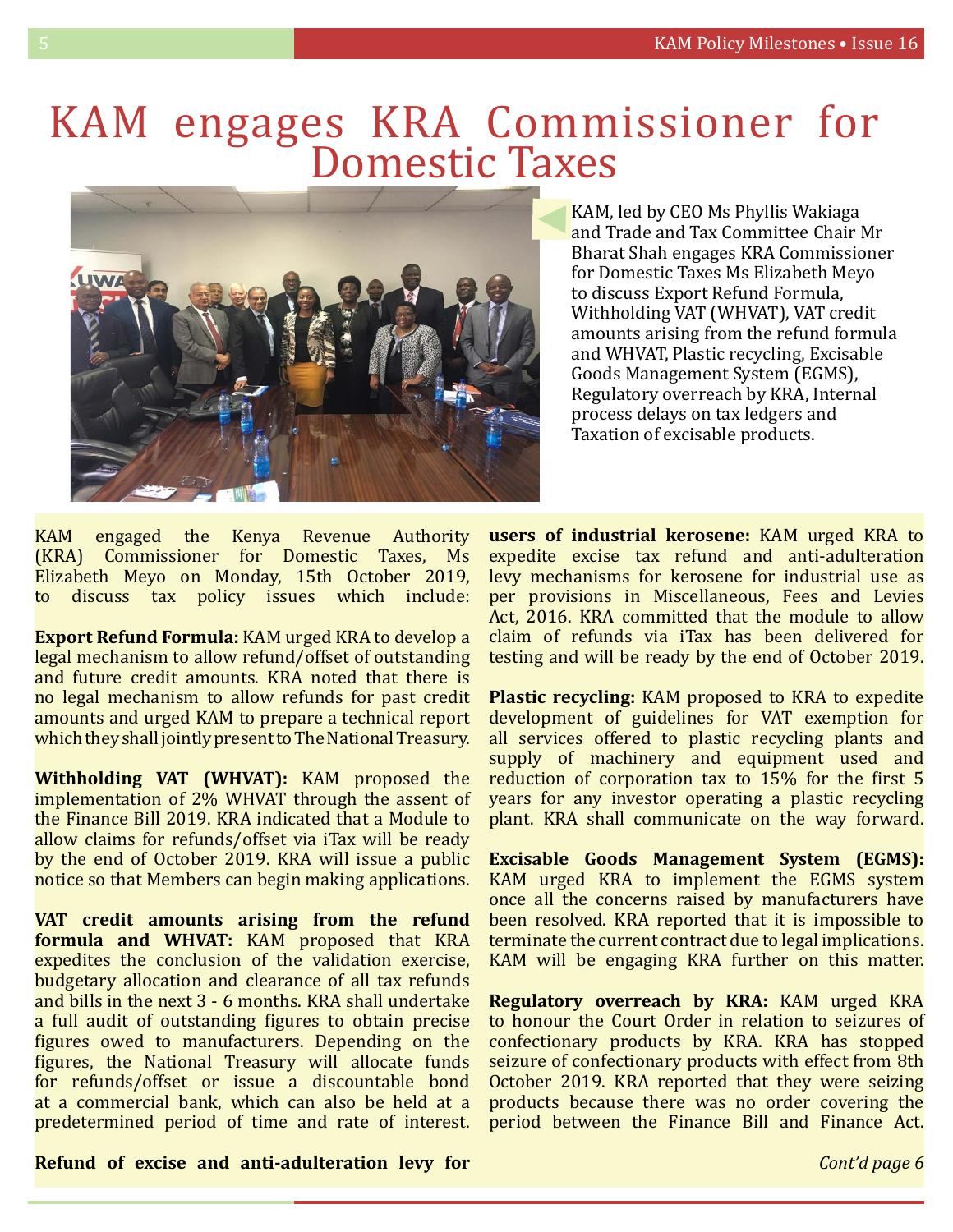#### **KAM ENGAGES KRA**

#### *Cont'd from Page 5*

KRA reported that it is<br>owed approximately approximately<br>illion by Ksh. 1 billion by<br>manufacturers. KAM manufacturers. KAM<br>and KRA shall meet and KRA shall meet<br>to resolve this. resolve

**Internal process delays on tax ledgers:** KAM urged KRA to streamline and fast-track finalization of tax ledgers. KRA asked<br>Manufacturers facing Manufacturers facing<br>challenges to engage challenges to their respective MTO/ LTO Managers at KRA.

**Taxation of excisable products:** Manufacturers expressed their<br>frustration on the frustration constant increase in excise tax rates which creates an arbitrage opportunity<br>because of price because differences, particularly in the EAC market. This<br>creates an unstable creates an unstable<br>business environment. environment. KRA will liaise with the National Treasury to ensure policy stability on excisable goods, work with the Multi-Agency Taskforce to enhance<br>
horder surveillance surveillance and support efforts to harmonize EAC tax rates.

KAM shall engage KRA in November 2019 to assess progress made.



### Quarry sub-sector meets Kenya Power Ag MD

The KAM Quarry sub-sector engaged Kenya Power Ag. Engineer Jared Othieno. The meeting was the first one held by Kenya Power to mark Customer Service Week.

The sub-sector faces various challenges which lead to the loss of production time and repair costs rendering them uncompetitive.

The key challenges include highlighted by the Sub-Sector include frequent power outages, gaps in response time and billing and metering issues.

The Quarry sub-sector also proposed recommendations to best mitigate these challenges.

#### **Way Forward**

**Frequent power outages:** Kenya Power shall reduce pole span, put mid-span poles and metallic cross-pans to separate the wires. They also plan to

stabilize the Juja line which<br>serves many construction construction companies including quarries. Kenya Power will also come up with a strategy on how to best manage the response on power outages. KAM was tasked to engage county governments to manage the dumpsites at the quarry areas, which attract birds that hits the power lines causing power outages.

- Gaps on response time: Kenya Power appointed a focal person for Upper Eastern Region. They also plan to come up with a communication strategy to ensure prompt response to issues raised.
- **• Billing and metering issues:**  Kenya Power will take up the mismatched meter and billing issues on a case by case basis as they occur.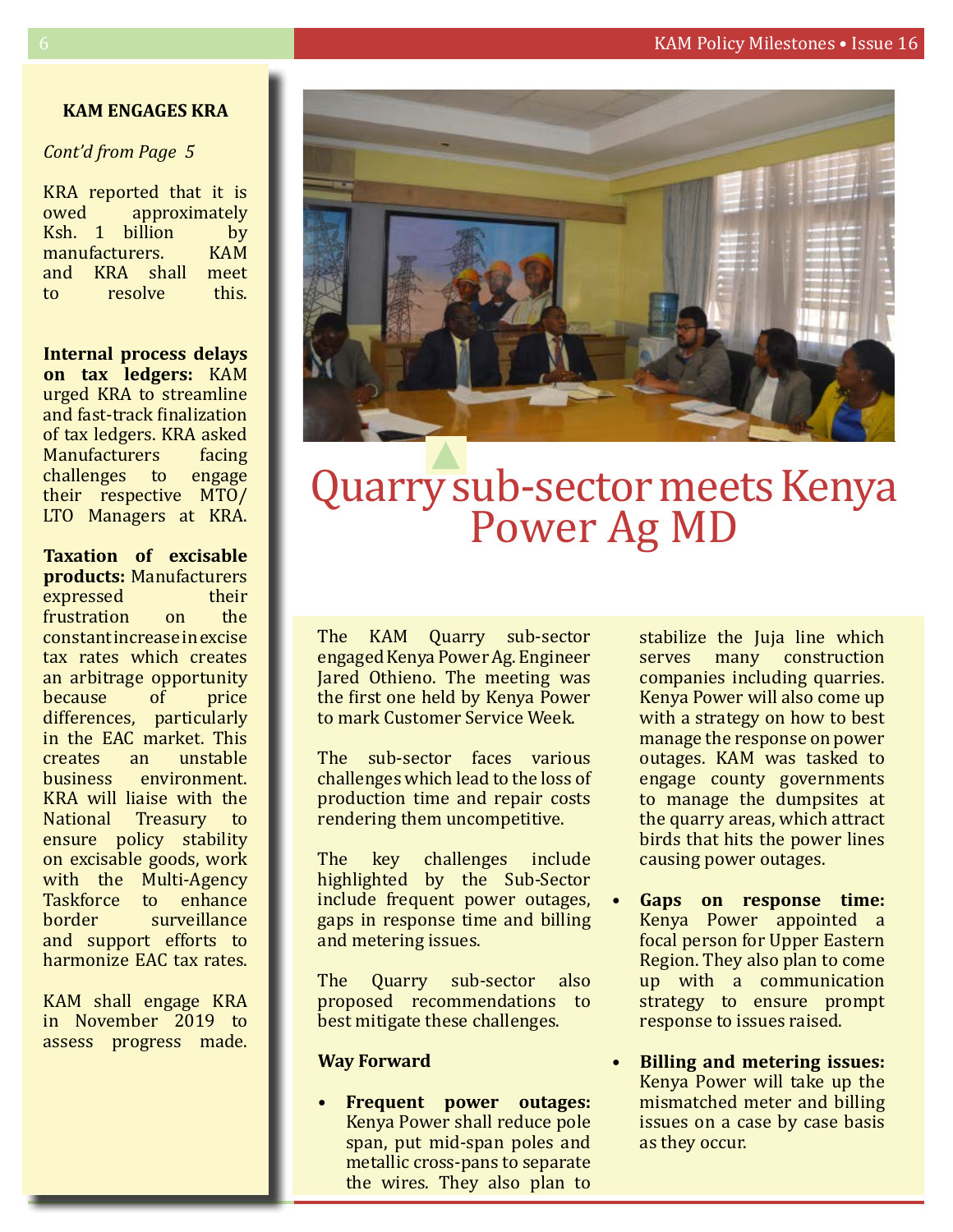### KAM hosts EAC Manufacturers Network



KAM CEO Ms Phyllis Wakiaga speaks during the EAC Manufacturers Network on Thurssday 17th October 2019 to discuss issues affecting the manufacturing sector in the region. The dicussions focused on EAC CET, EACCMA review, EAC region-wide duty remission scheme and develop a common industry position and validation of the final position on AfCFTA, TFTA and Post AGOA strategy.

*KAM hosted the East African Community (EAC)*  Manufacturers Network on 17th October 2019 to discuss, among other issues, the EAC Common External Tariff (CET), resolution of tariff and<br>non-tariff barriers and Post-Agoa Strategy. harriers and

The EAC Manufacturing Network aims to realize the potential of the manufacturing sector in the EAC region through a systematic approach to regional issues affecting the sector and to serve the interests of manufacturers in the region.

Speaking during the event, KAM CEO, Ms<br>Phyllis Wakiaga noted that the Network Wakiaga noted that the Network<br>ght convergence on issues affecting has sought convergence manufacturers' competitiveness in the EAC region.

"*The EAC has in place an Industrialization Strategy that aims to increase trade among the Partner States for manufactured products to at least 25% and exports of manufactured goods to countries outside the EAC to at least 60% by 2032. The Network seeks convergence on issues affecting the competitiveness of manufacturers in the region geared towards enhancing its productivity and competitiveness towards economic transformation*," said Ms Wakiaga.

Since its inception, the Network has managed to advocate for the resolution of tariff and non-tariff barriers, review of EAC Customs Management Act, tax stamps management systems, harmonization

of domestic taxes, fight against illicit trade and EAC Common External Tariff (CET) Review.

The two-day forum will discuss the outcomes of the Sectoral Council on Trade, Industry, Finance and Investment (SCTIFI) meeting held in September 2019, including the review of the EAC CET. The EAC partner states have unanimously adopted a four (4) band structure of 0% (raw materials and capital goods), 10% (intermediate input/products not available in the EAC region), 25% (intermediate inputs/products available in the EAC Region) and either 30% or 35% (Finished products). However, the CET rate for the highest band, criteria and list of products above 25% are yet to be agreed upon.

The meeting will also discuss and agree on a common industry position and validation of the final position moving forward on African Continental Free Trade Area (AfCFTA), and Post AGOA strategy and its impact on industry.

Other matters being deliberated upon include the review of the EAC Customs Management Act (2004), EAC region-wide duty remission scheme, harmonization and adoption of IPR related laws in EAC and enactment of relevant regional Bills.